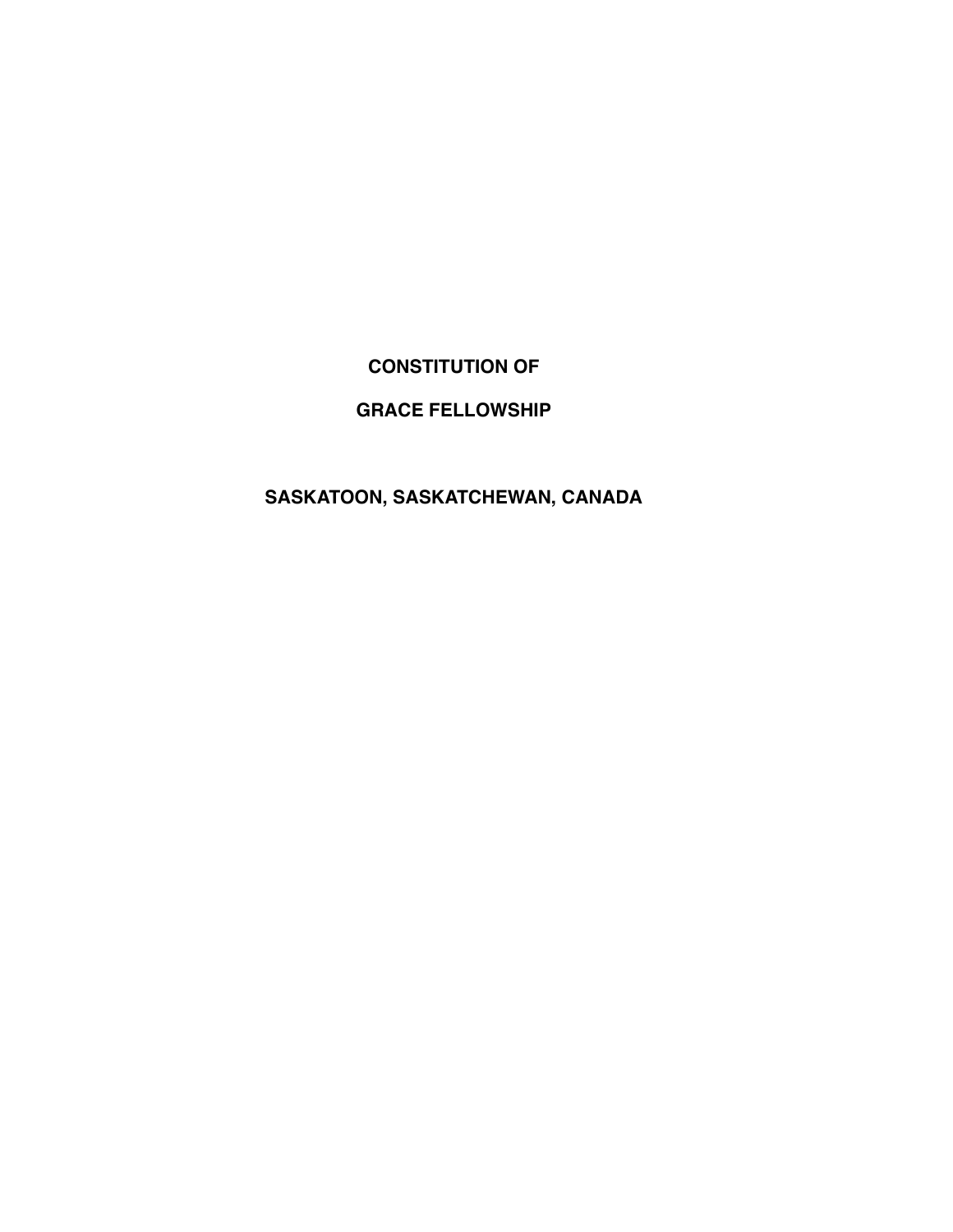## **ARTICLE I -**

Recognizing that all teachers of the Word of God are fallible and are to be tested by that Word, we maintain that this document is but a guide to the life of the church. This guide may be changed and revised as our understanding of the truth grows. This constitution of itself cannot safeguard the life of the church, nor does it bind consciences to matters of detail. Rather, it provides both a useful framework for the life of the church and a concise standard of teaching for its leadership as we serve Christ to the glory of God.

### **ARTICLE II - WHO WE ARE**

Grace Fellowship is an assembly of believers submitted to the Lord Jesus Christ, who is the Head of the body, the church. Our supreme desire is to know Christ and make Him known in an ever increasing measure. We are committed to learning and obeying the Word of God regardless of the cost or personal inconvenience. For the glory of our God, we seek to be Christ-centered in all our ministry, basing everything solely on the Word of God. In full dependence upon the Spirit of the living God, we seek to build up the body of Christ and to call lost sinners to repentance and faith in the Lord Jesus Christ - the one and only Savior. We preach not ourselves, but Christ Jesus as Lord (2 Cor. 4:5). In all that we say and do, our desire is to glorify our most wonderful Lord and Savior, Jesus Christ.

### **ARTICLE III - PURPOSE**

Grace Fellowship is a Christian community which exists to bring God the glory He deserves and to bring redemptive good to all peoples, extending hope through the gospel and grace of the Lord Jesus Christ.

Our Mission is to diffuse the fragrance of the knowledge of God and His amazing salvation in and through the Lord Jesus Christ. We seek to advance the joy and faith of others in the Lord Jesus Christ through the teaching of the Word of God and deeds of love, embodying the gospel in community.

## **ARTICLE IV – ASSOCIATION**

Grace Fellowship is associated with the Acts 29 church-planting network. The Acts 29 Network is a group of like-minded churches committed to church planting. Acts 29 churches seek to live for Jesus so that they can effectively reach their cities with the Gospel by staying culturally accessible and Biblically faithful. The goal of Acts 29 is to plant churches that are missionaries in their respective communities sent by Christ with the gospel (John 20:21).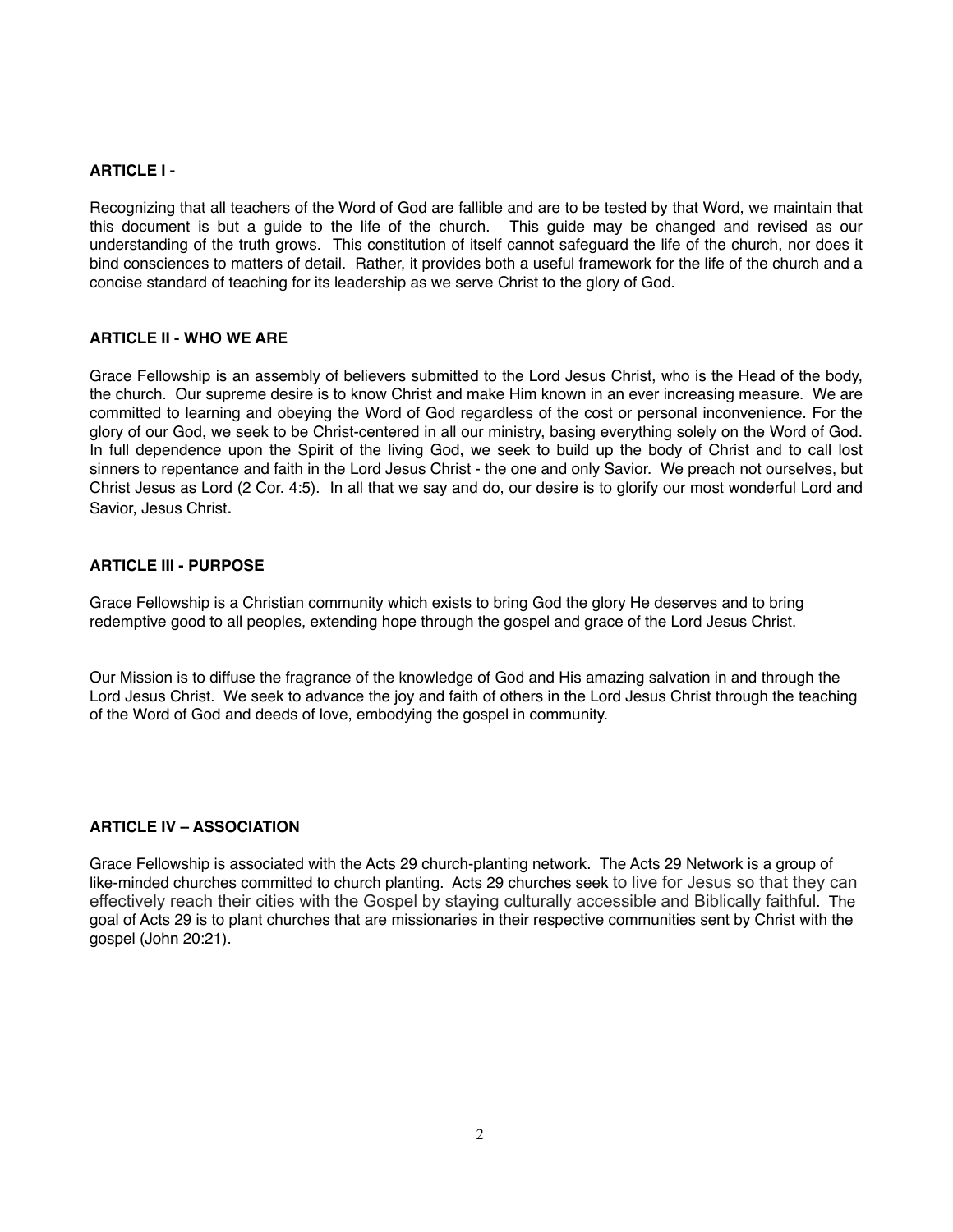### **ARTICLE IV - WHAT WE TEACH**

The whole of our doctrine is the Bible. Thus, the elders of Grace Fellowship seek to teach the whole counsel of God. Below, we have attempted to highlight some of the key truths established in the Scriptures. We do not claim that the below doctrinal statement is infallible or without error. It is what we, the elders, see revealed in the Word of God as far as the light we currently have. Being finite men, we wholeheartedly ask for correction from the Word of God to any portion that does not accurately reflect its teaching. No believer is bound by this constitution, but by the whole counsel of the Word of God.

## **God**

\_\_\_\_\_\_\_\_\_\_\_\_\_\_\_\_\_\_\_\_\_\_\_\_\_\_\_\_\_\_\_\_\_\_\_\_\_\_\_\_\_\_\_\_\_\_\_\_\_\_\_\_\_\_\_\_\_\_\_\_\_\_\_\_\_\_\_\_\_\_\_\_\_\_\_\_\_\_\_\_\_\_

1. We believe that there is but one true and living God*<sup>a</sup>* eternally existent in three Persons: the Father, the Word, and the Holy Spirit;<sup>b</sup> all having the same attributes and qualities, yet so as there are not three gods, but one<sup>c</sup> each having the whole of the divine essence, yet distinct from one another so that the persons are not to be confused nor the substance divided.

God is glorious.<sup>d</sup> His glory stems from all that He is - all His attributes.<sup>e</sup> This holy<sup>f</sup> and eternal<sup>g</sup> Spirit<sup>h</sup> is infinite*<sup>i</sup>* and unchanging in His being and perfection.*<sup>j</sup>* Thus, He cannot be fully comprehended by finite man.*<sup>k</sup>*

 God fully exists everywhere, yet He is separate from and far above His creation.*<sup>l</sup>* He knows all things*<sup>m</sup>* because He has decreed all things.<sup>"</sup> He is all-powerful,<sup>o</sup> all-great,<sup>p</sup> and all-wise,<sup>q</sup> and as such rules over all as sovereign<sup>'</sup> - working all things according to His own will so that all things will ultimately abound to the praise of His glory.<sup>8</sup> He is self-sufficient and is in no way dependent upon His creation.<sup>t</sup> He is a God of love who is compassionate and forgiving.<sup>u</sup> Yet, He is also pure, righteous, and just, and in righteousness will judge mankind.*<sup>v</sup>*

 God can do anything that is consistent with His nature and His eternal purpose. He cannot deny Himself, nor can He lie.*<sup>w</sup>* God is jealous for His own honor and glory and will display it in grace and mercy, as well as in judgment and wrath.*<sup>x</sup>*

*a)* Isa. 44:6-8; Jer. 10:10; 1 Cor. 8:4-6 *r)* From events and rulers *b)* Mt. 28:19; 1 Jn. 5:7 (Dan. 4:25, 34-35; Prov. 21:1) *c*) Deut. 6:4 To the flight of sparrows *d)* Ex. 15:11; Ps. 145:5 (Mt. 10:29) *e)* Ex. 33:18-34:8 To the casting of lots *f)* Isa. 6:3; Rev. 15:4 (Prov. 16:33) *g*) Ps. 90:2; Deut. 33:26-27; 1 Tim. 1:17 To the salvation of sinners *h)* Jn. 4:24; 1 Tim. 6:16 (Eph. 1:3-6; Rom. 9:15-16) *i)* Jer. 23:24; 1 Kings 8:27; Ps. 147:5; *s)* 1 Tim. 6:15-16; Eph. 1:9,11-12 Isa. 40:28 Eph. 3:11; Isa. 42:8; 43:7,21; *j)* Malachi 3:6; James 1:17 48:9-11; Num.14:21; Hab. 2:14 *k)* Rom. 11:33-36; Job 26:14; Ps. 139:6 *t)* Acts 17:24-25 *l)* Ps. 139:7-12; Col. 1:16 *u)* 1 Jn. 4:8; Ps. 86:5,15 *m)* Job 37:16; Ps. 139:1-4; Heb. 4:13 *v)* 1 Jn. 3:3; Ps.11:7; Nah.1:2-3; *n*) Isa. 44:7; Isa. 46:10-11 Acts 17:31 *o)* Gen. 18:14; Rev. 19:6 *w)* 2 Tim. 2:13; Titus 1:2 *p)* Ps. 96:3-4; Ps. 145:3 *x)* Isa. 42:8; 48:9-11; Eph. 1:5-6 *g*) Eph. 3:10; 1 Tim. 1:17 Rom. 9:21-23; Ps. 83:17-18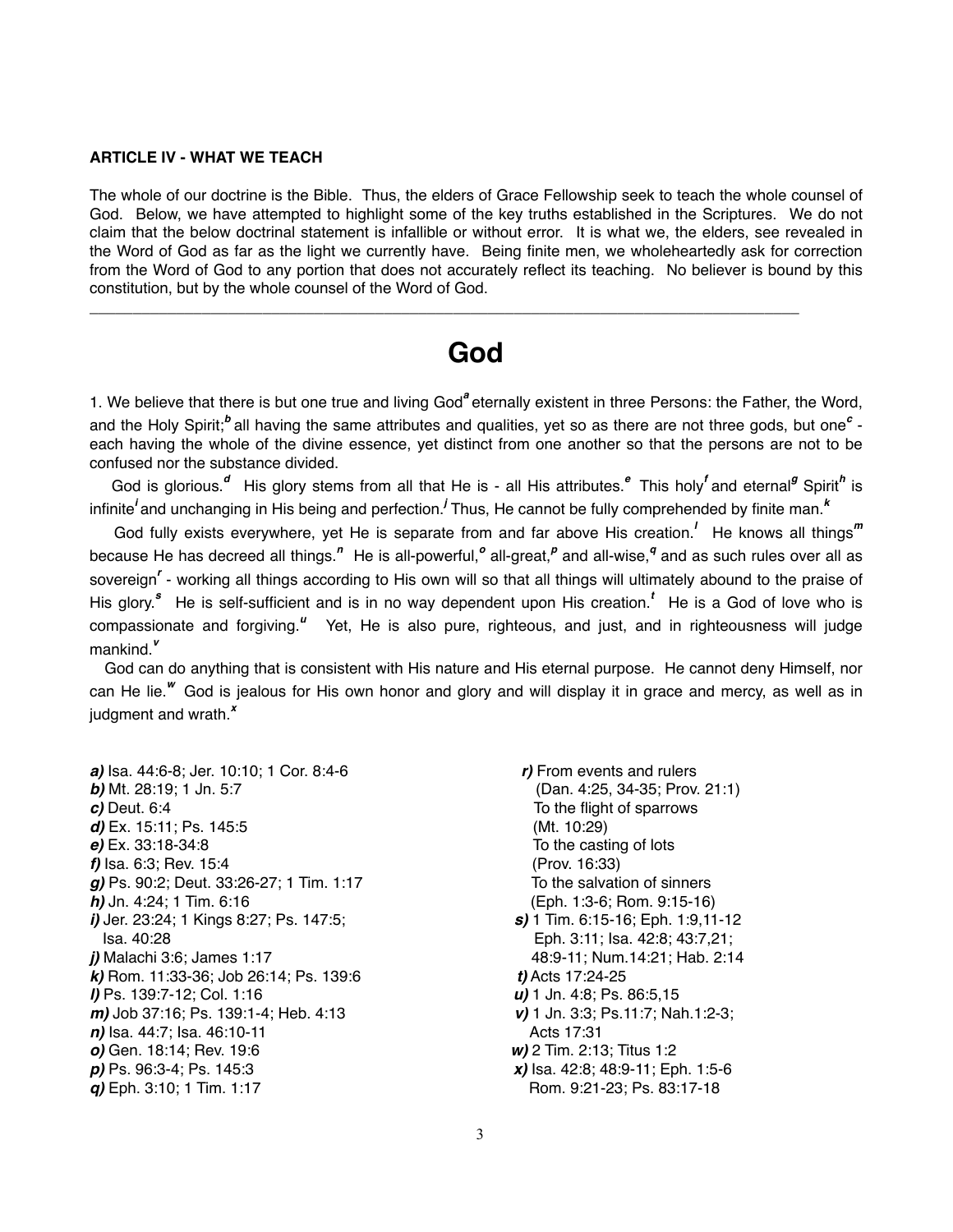# **The Bible**

2. We believe that God has revealed Himself,<sup>a</sup> and all that is necessary to life and salvation<sup>b</sup> in the sixty-six books of Holy Scripture which are the written word of God.<sup>c</sup> All Scripture was given by the inspiration of God,<sup>d</sup> and as such is the final authority - its authority being derived from its Author*<sup>e</sup>* and not from the opinions of men.*<sup>f</sup>* God's Word is truth and as such cannot be broken.*<sup>g</sup>*

 We accept as absolute truth only that which is supported by direct proof from Scripture. The Scripture itself, when illumined by the Spirit of God, provides us with all the information that we need to rightly interpret the Word of God.*<sup>h</sup>* The Bible interprets itself. The Old Testament Scriptures are not self-contained revelation, but they find their fulfillment in the New Testament.<sup>*i*</sup> Every passage must be understood in light of the whole counsel of God's Word and the centrality of Jesus Christ.*<sup>j</sup>*

*a*) Heb. 10:7 " " **g)** Jn. 17:17; Jn. 10:35; Mt. 5:18 *b)* Rom. 15:4; 2 Tim. 3:15-17; Ps. 19:7-11; " " *h)* 2 Tim. 3:16-17; 1 Cor. 2:10-13 2 Peter 1:2-4 "" " *i)* Jn. 5:39; Luke 24:25-27,44-49; *c)* 1 Thess. 2:13; Jn. 17:17; Ps. 119 " " Acts 26:22-23; Rom. 1:1-3 *d*) 2 Tim. 3:16; 2 Peter 1:19-21 *j)* Heb. 10:7; Col. 2:16; *e*) Isa. 45:23; Heb. 1:1-2; 1 Cor. 14:37 2 Cor. 3:14-16 *f)* 1 Thess. 2:13; Isa. 8:20; Luke 10:16

# **Man's Creation and Fall**

3. We believe that God, by His powerful word,<sup>a</sup> freely created the universe<sup>b</sup> out of nothing.<sup>c</sup> All things visible and invisible were created by Him and for Him.<sup>d</sup> He continues to sustain His creation<sup>e</sup> and rule over it, even now.<sup>*f*</sup> As the pinnacle of His creation,<sup>g</sup> He made our first father, Adam, in His own image<sup>h</sup> - sinless and upright.<sup>*i*</sup> God appointed Adam head and representative of the whole human race.*<sup>j</sup>* Thus, He made all Adam's offspring liable to the effects of Adam's obedience or disobedience to His commandment.*<sup>k</sup>*

| a) Gen. 1:3; Jn. 1:1-3; Ps. 33:6,9    | f) Ps. 115:3; Isa. 45:5-13; 46:10 |
|---------------------------------------|-----------------------------------|
| b) Ps. 102:25; Ps. 8:3; Acts 17:24-25 | Dan. 4:25,34-35; Acts 17:26-28    |
| Jer. 10:12-13                         | Ps. 47:7-8                        |
| $c$ ) Gen. 1:1; Heb. 11:3             | $g$ ) Ps. 8:5-6                   |
| d) Col. 1:16; Rev. 4:11; Isa. 43:7    | $h$ ) Gen. 1:27; 5:1              |
| Ps. 19:1; Rom. 11:36                  | <i>i)</i> Gen. 1:31; Eccl. 7:29   |
| e) Ps. 119:90-91; Col. 1:17; Heb. 1:3 | $i)$ Rom. 5:12                    |
|                                       | k) Rom. 5:18; 1 Cor. 15:21        |

4. We believe that Adam disobeyed God's commandment,<sup>a</sup> fell from his original righteousness into sin, and brought death,<sup>b</sup> condemnation,<sup>c</sup> and corruption<sup>d</sup> upon himself and all his offspring.

**b)** Gen. 2:17; 3:8-12; Rom. 5:12-17; "The Ps. 21:8-10 Col. 2:13 " " " " Isa. 1:4-6; Rom. 3:10-12

4 *a)* Gen. 3:1-7 " " " " *c)* Rom. 5:16,18; Eph. 2:3; Jn. 3:18; 1 Cor. 15:21-22; Eph. 2:1; " " " *d)* Eph. 4:17; Titus 1:15; Jer. 17:9;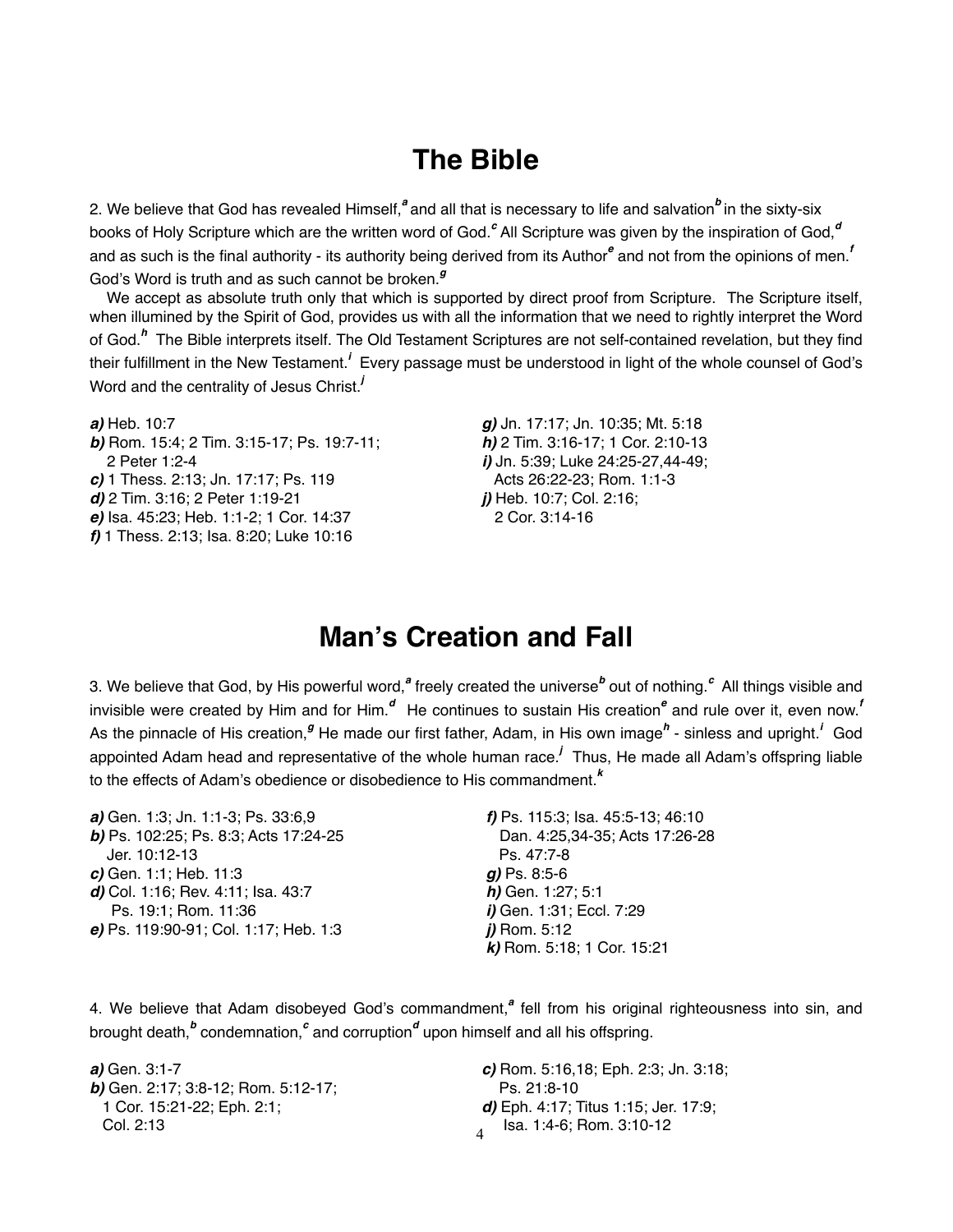5. We believe that it is therefore utterly beyond the power and desire of fallen man to understand the things of God<sup>a</sup>, to seek Him<sup>b</sup>, to keep His commandments<sup>c</sup>, to embrace the gospel<sup>d</sup>, to repent of sin<sup>e</sup>, or to trust in Christ<sup>*f*</sup>. Nevertheless, these are the very things God requires of him<sup>g</sup>.

*a)* Jn 8:43; 1 Cor. 2:14; Eph. 4:18 **! ! !** *e)* Jn 8:34; Rom. 6:20 *b)* Jn 5:40; Rom. 3:10-12 " " " *f)* Matt. 12:34; Jer. 13:23 *d)* 1 Cor. 1:18; Jn. 1:12-13; 6:44,65

*c)* Rom. 8:7 " " " " *g)* Luke 13:1-5; Jn. 3:18-19; Acts 17:30

# **Election**

6. We believe that God, in Christ<sup>a</sup>, before the foundation of the world<sup>b</sup> and for His own glory<sup>c</sup>, did elect an innumerable number of mankind<sup>a</sup> to eternal life as an act of His grace<sup>e</sup> and an expression of His love<sup>f</sup>; and that this election was in no way dependent upon His foresight of their faith<sup>g</sup>, decision<sup>h</sup>, works<sup>*i*</sup>, or merit<sup>*i*</sup>.

**a)** Eph. 1:4,6 *f)* Eph. 1:4-5; 2:4; 1 Jn. 4:19 **b)** Eph. 1:4; 2 Thess. 2:13 **g)** Acts 13:48 **c)** Eph. 1:6,12,14 *h***)** Jn. 1:13; Rom. 9:16 *d*) Gen. 15:5; cf. Gal. 3:16,29, 3:7; *i***)** Eph. 2:8-9; 2 Tim. 1:9; Titus 3:5 Rev. 7:9-10 " " " " *j)* Rom. 9:10-13; Eph. 1:6 *e)* 2 Tim. 1:9

# **The Person and Work of Christ**

7. We believe that Christ was sent into the world by His heavenly Father<sup>a</sup> to redeem the elect of mankind<sup>b</sup> and rule over God's kingdom as Lord<sup>c</sup>. He was conceived by the power of the Holy Spirit<sup>d</sup> in the womb of the virgin Mary<sup>e</sup>, and born of her, yet without sin<sup>f</sup>. He lived a sinless life<sup>g</sup>, perfectly fulfilling the law of God<sup>h</sup>. This union of the divine and human made Jesus forever both God and man in one Person*<sup>i</sup>* . The Lord Jesus is the mediator between God and man<sup>*l*</sup>. As man, He is our elder brother<sup>k</sup> and High Priest<sup>*l*</sup> before God<sup>m</sup>, representing us to God the Father<sup>n</sup>. As God, He is the visible image of the invisible Father<sup>o</sup>, representing God to us<sup>p</sup>.

| a) Jn. 17:18; 20:21<br>b) Mt. 1:21; Luke 19:10; Jn. 17:2; | <i>i</i> ) Jn. 1:1-2,14; Jn.20:28; Mt. 1:23<br>Heb. 1:3; 2:14,17; Col. 2:9 |
|-----------------------------------------------------------|----------------------------------------------------------------------------|
| Eph. 1:4-7; 5:25-27                                       | $j$ ) 1 Tim. 2:5; Heb. 8:6; 12:24                                          |
| c) Luke 2:11; Jn. 18:37; Acts 2:30-36;                    | $k$ ) Heb. 2:11-12, 17                                                     |
| Phil. 2:8-11                                              | I) Heb. 2:17-18; 4:14-16                                                   |
| d) Luke 1:35                                              | $m$ ) 1 Peter 3:22                                                         |
| e) Mt. 1:16; Luke 1:31                                    | n) Heb. 7:25; 1 Jn. 2:1                                                    |
| f) 2 Cor. 5:21; 1 Peter 1:19                              | o) Jn. 1:18; Col. 1:15; 2:9                                                |
| $g$ ) Heb. 4:15; 7:26                                     | $p$ ) Jn. 1:18; 14:9                                                       |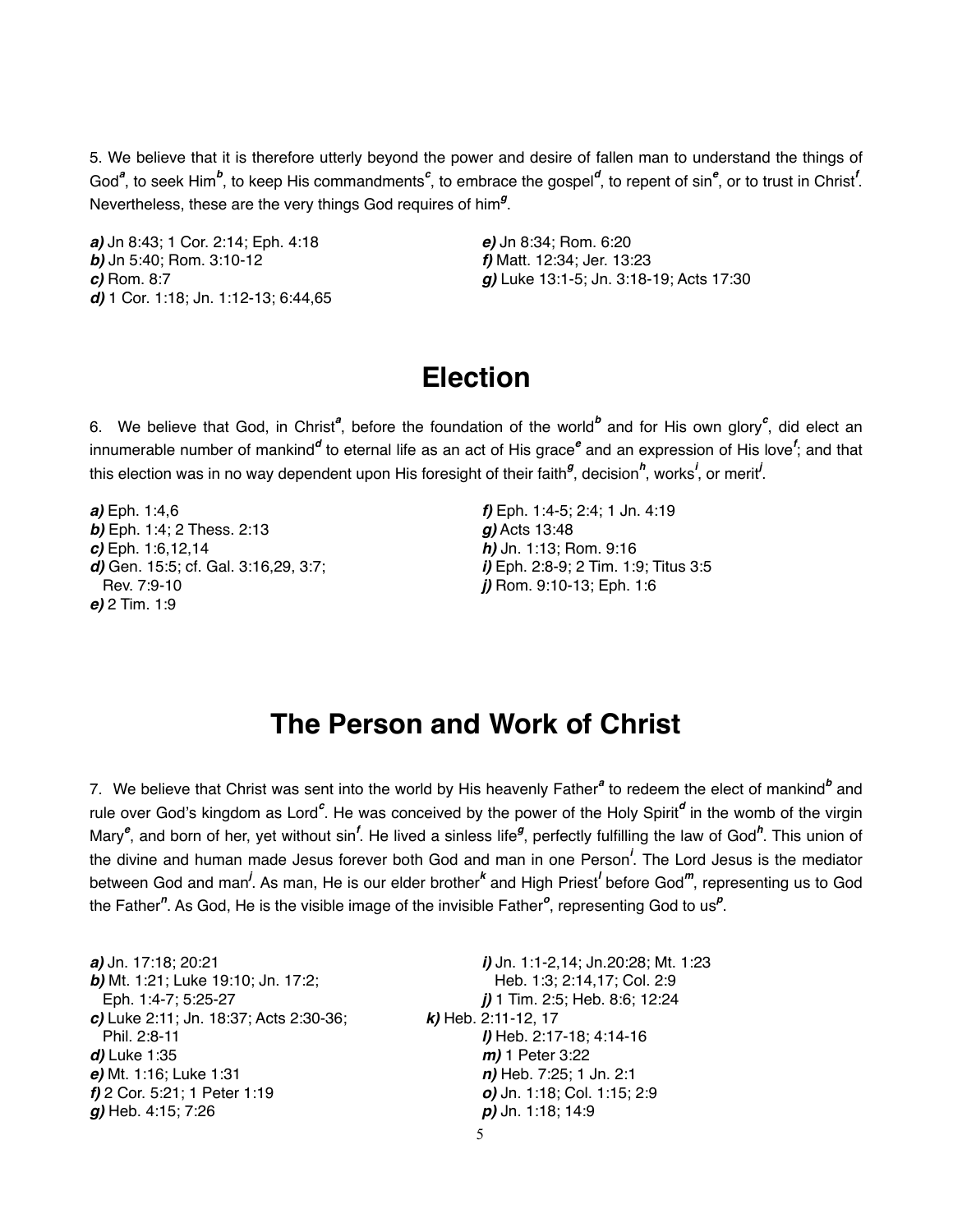*h)* Phil. 2:8; Jn, 17:4; Heb. 10:5-9; Mt. 5:17

8. We believe that as Prophet and Teacher<sup>a</sup>, Christ reveals to the elect<sup>b</sup>, by His Word and Spirit, all that is needed for life and godliness<sup>c</sup>. As God's Son, Christ reveals God to us and speaks God's Words to us, in a way that no other prophet could*<sup>d</sup>* .

*a)* Acts 3:22; Jn. 3:34 *b)* Mt. 11:27 *c)* Jn. 14:26; 16:12-14; 2 Peter 1:2-4 *d)* Jn. 14:6; 17:3; Heb. 1:1-3; Jn. 1:14,18; Mt. 7:28-29

9. We believe that as High Priest, Christ once offered Himself up to God<sup>a</sup> on the cross as a substitutionary sacrifice<sup>b</sup> for the elect<sup>c</sup>, thereby propitiating God's wrath which was upon them<sup>d</sup>, procuring their reconciliation with God<sup>e</sup>, and redeeming them from the curse of the law<sup>f</sup>. Now, He continually intercedes for them<sup>g</sup> in the presence of His Father in heaven<sup>h</sup>, thereby assuring their perseverance in holiness unto the end<sup>'</sup>.

*a*) Heb. 7:27 *f***)** Gal. 3:13; Eph. 1:7; Col. 2:14 **b)** Heb. 10:12; Isa. 53:5; 2 Cor. 5:21 **g)** Heb. 7:25 *c*) Mt. 1:21; Eph. 5:25; Jn. 10:11 *h***)** Rom. 8:34 *d*) Rom. 3:25; Heb. 2:17 *i***)** 1 Cor. 1:8; Jude 24 *e)* Rom. 5:10; Eph. 2:16; Col. 1:21-22

10. We believe that as King, Christ conquered His enemies<sup>a</sup>. He was declared the Son of God with power in His bodily resurrection from the dead<sup>b</sup>, and ascended to the right hand of the Father, enthroned in glory as Lord<sup>c</sup>; thus inaugurating His Kingdom<sup>d</sup>. He poured out His Spirit on the day of Pentecost to carry forward His work on earth<sup>e</sup>. He rules in the hearts of His people<sup>f</sup>, subduing their sin<sup>g</sup> and enabling them to love and obey Him<sup>h</sup>. He rules over all creation, visible and invisible<sup>*i*</sup>, and shall physically return at the end of the age, revealing Himself as Lord and judging the world in righteousness*<sup>j</sup>* .

1 Peter 3:21c-22; " " " " Heb. 8:10 **b)** Rom. 1:4 **g)** Titus 2:11-12 *c)* Acts 2:32-36; Rom. 8:34; " " " *h)* Phil. 4:13; Col. 1:11 Phil. 2:9-11 " " " " *i)* Col. 1:16; Acts 10:36 *e*) Luke 24:49; Acts 1:8, 2:33 Mt. 24:29-31

*a*) Col. 2:15; Luke 11:20-22; **"** f) Gen. 49:10; Ezek. 36:27; Jer. 31:33; *d*) Acts 2:30-36; John 18:36-37 *j)* Acts 10:42; 17:31; Rev. 19:11-16;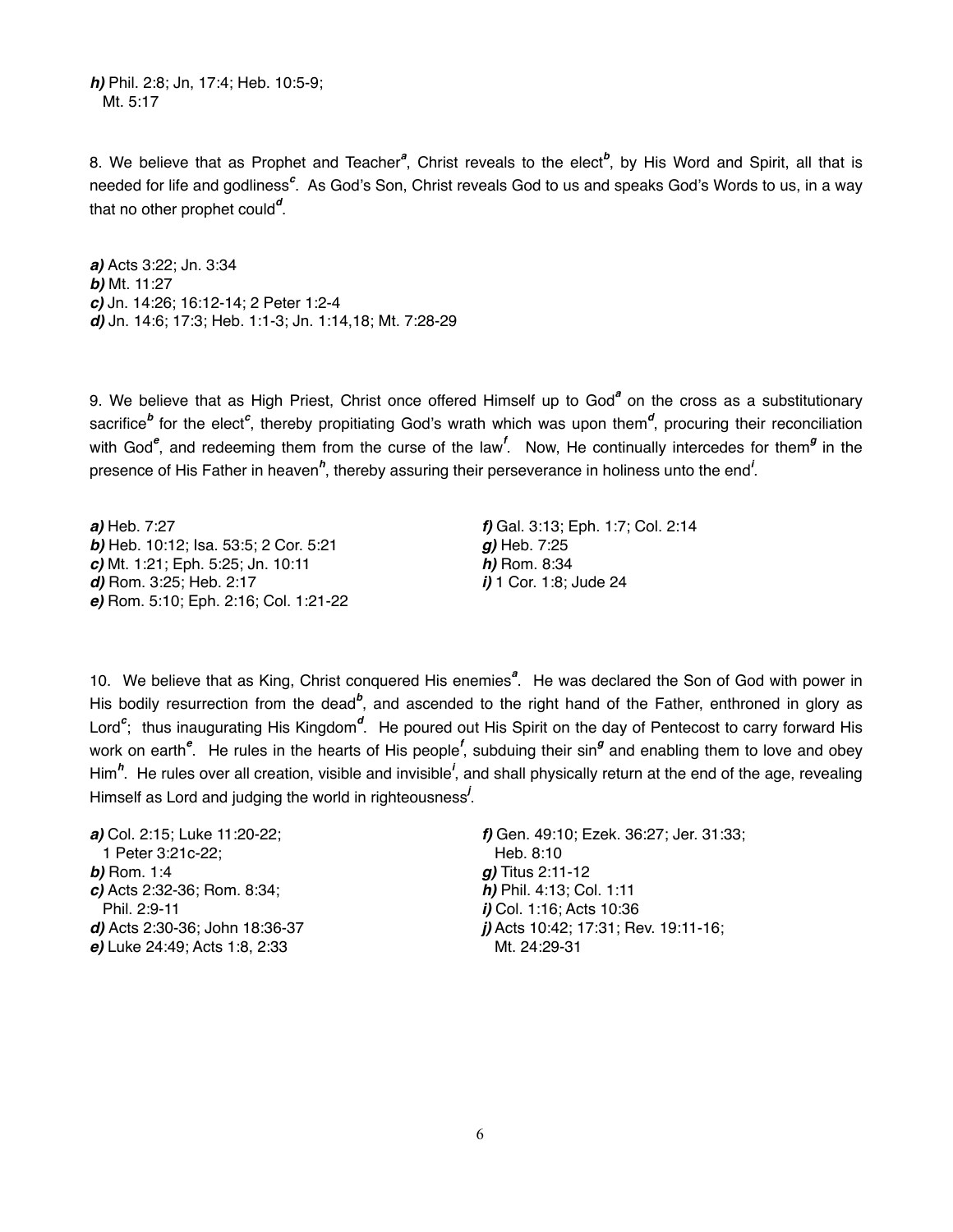# **The Holy Spirit and Salvation**

11. We believe that God the Son has sent forth the Holy Spirit<sup>a</sup> to apply the sacrifice of Christ to the elect<sup>b</sup> by convincing them of their sin and misery<sup>c</sup>, enlightening their minds in the knowledge of Christ<sup>d</sup>,and renewing their wills*<sup>e</sup>* , thus persuading and enabling them to embrace Jesus Christ through faith alone, whom has been freely offered to them in the gospel<sup>f</sup>. This work of the Holy Spirit, which is called regeneration<sup>g</sup> or rebirth<sup>h</sup>, is accomplished through the instrumentality of the Word of God<sup>*i*</sup> and gives spiritual life<sup>*i*</sup> to an otherwise spiritually dead sinner*<sup>k</sup>* . All believers have the Spirit of God*<sup>l</sup>* .

| <i>a)</i> Jn. 16:7; Acts 2:33                                                  | $h$ ) Jn. 3:3; 1 Peter 1:3                                                                               |
|--------------------------------------------------------------------------------|----------------------------------------------------------------------------------------------------------|
| <b><i>b</i></b> ) Titus 3:4-7                                                  | <i>i</i> ) Jn. 5:24; James 1:18; 1 Peter 1:23                                                            |
| $c$ ) Jn. 16:8                                                                 | $j$ ) Eph. 2:1,5; 2 Cor. 5:17                                                                            |
| d) Jn. 16:13-14; Acts 16:14;                                                   | $k$ ) Jude 19; Eph. 2:1-7                                                                                |
| 1 Cor. 2:10-14; Jn. 3:3                                                        | I) Rom. 8:9,14-17                                                                                        |
| e) Ezek. 36:26; Phil. 2:13                                                     |                                                                                                          |
|                                                                                | f) Ps. 65:4; 110:3; Eph. 2:8-9 Gen 15:6; Jn. 1:12-13; 3:15-18,36; 5:24; 6:28-29; 6:35,47; Acts 16:30-31; |
| Rom. 3:28; 4:5; 5:1-2; 10:4; 10:9-10; 11:6; Phil: 3:9; Titus 3:5; 2 Tim. 1:12. |                                                                                                          |
| <i>g)</i> Titus 3:5                                                            |                                                                                                          |

12. We believe that the elect, having been brought to faith by the ministry of the Spirit<sup>a</sup>, are justified<sup>b</sup> (that is forgiven of all their sins<sup>c</sup> and declared righteous in the sight of God<sup>d</sup>) on the sole basis of Christ's righteousness imputed to them<sup>e</sup>. Although sin may interrupt the joy of the fellowship with God<sup>f</sup> and bring upon them the loving discipline of their heavenly Father<sup>g</sup>, they are never more nor less justified than when they first believed<sup>h</sup>. All the elect, both before Christ's first advent and those after, are justified in the same manner*<sup>i</sup>* . Apart from Christ, there is no salvation*<sup>j</sup>* .

| a) Acts 18:27; Gal. 4:6; Phil. 1:29; | f) Ps. $51:12$ ; 2 Cor. 7:9               |
|--------------------------------------|-------------------------------------------|
| Titus $3:5$                          | $g$ ) 1 Cor. 11:29-32; Heb. 12:7-10       |
| <b><i>b</i></b> ) Rom. 3:24; 5:1     | $h)$ Rom. 8:1                             |
| $c)$ Eph. 1:7                        | <i>i</i> ) Gen. 15:6; Gal. 3:9; Hab. 2:4; |
| d) Rom. $4:5$ ; 2 Cor. $5:21$        | Rom. 1:17; Gal. 3:11                      |
| e) Rom. 5:18-19; Phil. 3:9           | $j$ ) Acts 4:12; John 14:6                |

13. We believe that those who are thus justified are also adopted as God's own children<sup>a</sup> and made joint heirs with Christ<sup>b</sup>. They are given the Holy Spirit as the guarantee of their redemption<sup>c</sup> through Whom they cry out, "Abba, Father*<sup>d</sup>* !" They shall, therefore, bear the fruit of the Spirit*<sup>e</sup>* throughout the remainder of their lives*<sup>f</sup>* .

*a)* Gal. 4:5-6 " " " " " *d)* Rom. 8:15

*b)* Rom. 8:17 "" " " " *e)* Ezek. 36:27; Gal. 5:22-23; Eph. 2:10 **c)** Eph. 1:13-14 **Jn. 15:1-8,16; Rom. 8:1-17** f) Rom. 8:35-37, 2 Cor. 2:14; Phil. 1:6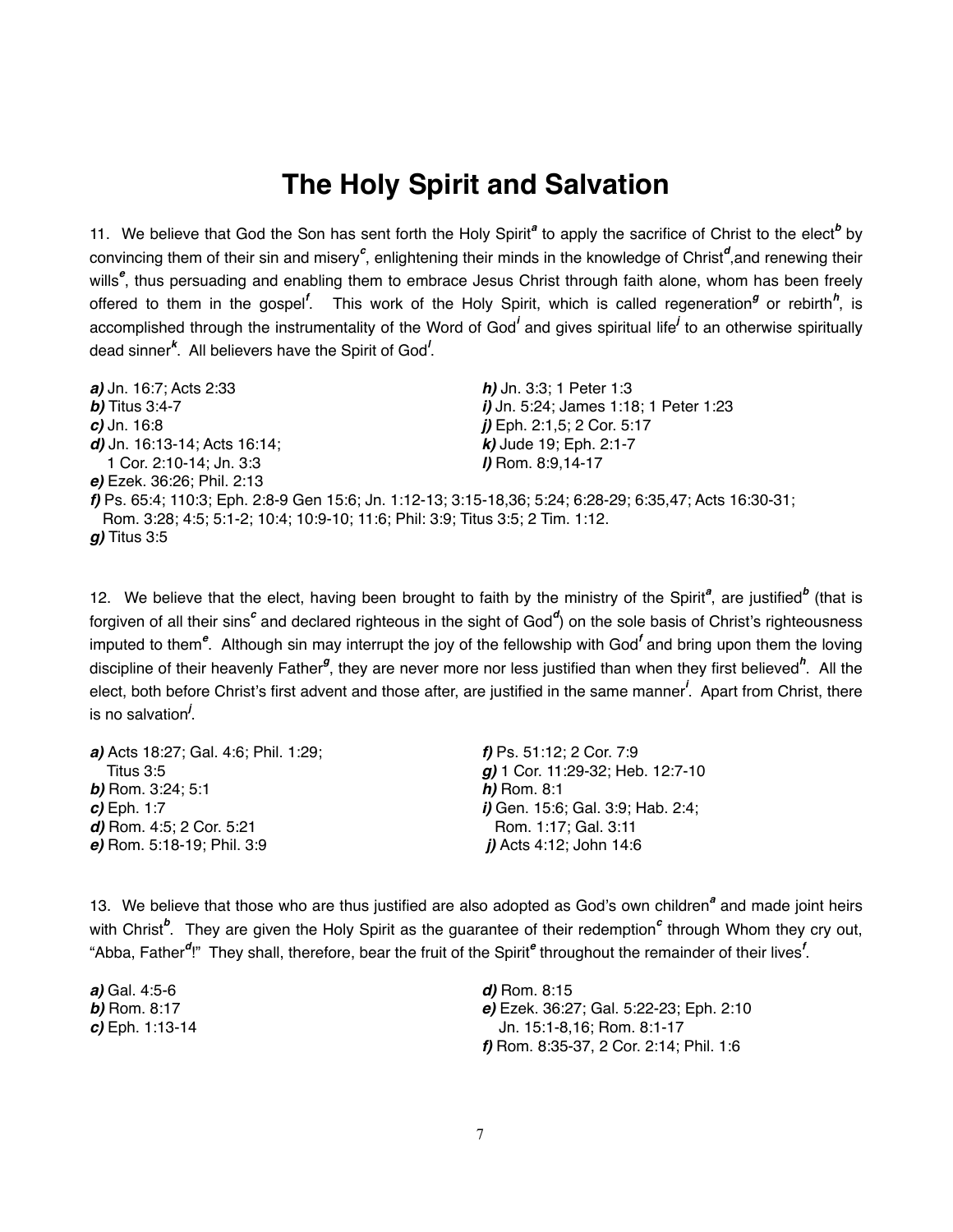14) We believe that the Spirit indwells all true believers<sup>a</sup> and works in them, by means of the Scriptures<sup>b</sup>, that which is pleasing in His sight<sup>c</sup>. Having freed them from the power of sin<sup>d</sup>, He conforms them into the image of Christ<sup>e</sup> and enables them more and more to put to death the deeds of the body and live unto righteousness<sup>*f*</sup>. Nevertheless, due to their remaining corruption, this process is never perfected in this life but rather gives rise to a continual war (the flesh striving against the Spirit and the Spirit striving against the flesh*<sup>g</sup>* ), which shall continue until Christ takes them home in glory and frees them from the presence of sin*<sup>h</sup>* .

*a)* Rom. 8:9,14 " " " " *e)* Rom. 8:29 **b)** Acts 20:32; 1 Peter 1:23 *f)* **Rom. 8:13** *g***) Gal. 5:17; 1 Pet. 2:11** compare Eph. 5:18 with Col. 3:16 *c)* Rom. 7:4 **! ! ! !** *h)* Rom. 8:23 *d)* Rom. 6:17-18

15) We believe that those who profess faith<sup>a</sup> yet exhibit a pattern of life governed by sin are self-deceived<sup>b</sup> and are still in a lost condition*<sup>c</sup>* .

*a)* Matt. 7:21 *b)* Jas. 2:20; 1 Jn. 2:9, 11 *c)* Gal. 5:19-21; Heb. 12:14; 1 Jn. 2:4-6; 2 Pet. 2:22

## **God's Covenants and The Law**

16) We believe that God has maintained one eternal purpose in Christ<sup>a</sup> which has been expressed through a multiplicity of distinct historical covenants<sup>b</sup>. Prominent among these<sup>c</sup> are those designated the Old Covenant (also known as the Mosaic or First Covenant<sup>d</sup>) and the New Covenant<sup>e</sup>. The former, confined to the people of Israel alone*<sup>f</sup>* , was established while that nation was assembled before Mt. Sinai*<sup>g</sup>* and was later made obsolete*<sup>h</sup>* through its fulfillment by the life and death of Jesus the Messiah*<sup>i</sup>* . The Old Covenant was comprised wholly of shadows<sup>*i*</sup> pointing ultimately to Jesus and His body, the Church<sup>k</sup>. Therefore, the age in which it remained operative was at all times a period of immaturity<sup>*l*</sup> as compared to the age of fulfillment which was inaugurated with Christ's first advent*<sup>m</sup>*.

**b)** Eph. 2:12; Rom. 9:4 " 2 Cor. 3:6-11 *d)* Heb. 8:7; 9:1 " " " " *j)* Col. 2:16-17; Heb. 10:1 *f)* Deut. 5:3 <br> *g)* Deut. 5:2-3; 1 Kings 8:9; <br> *g)* Deut. 5:2-3; 1 Kings 8:9; <br> **m)** Matt. 1:22; 2:17 Gal. 3:17 " Acts 26:22-23

*a*) Eph. 3:11 *h***)** Luke 5:36-38; Heb. 8:13, 7:12; Gal. 3:19 *c)* Gal 4:24 " " " " *i)* Eph. 2:14-15; Matt. 5:17; Rom. 8:3, 10:4 *e)* Heb 8:13; Luke 22:20 "" " " *k)* Heb. 11:9-10; Gal. 3:8; Jn. 8:56 *m*) Matt. 1:22; 2:17; 4:14; Luke 1:68-79;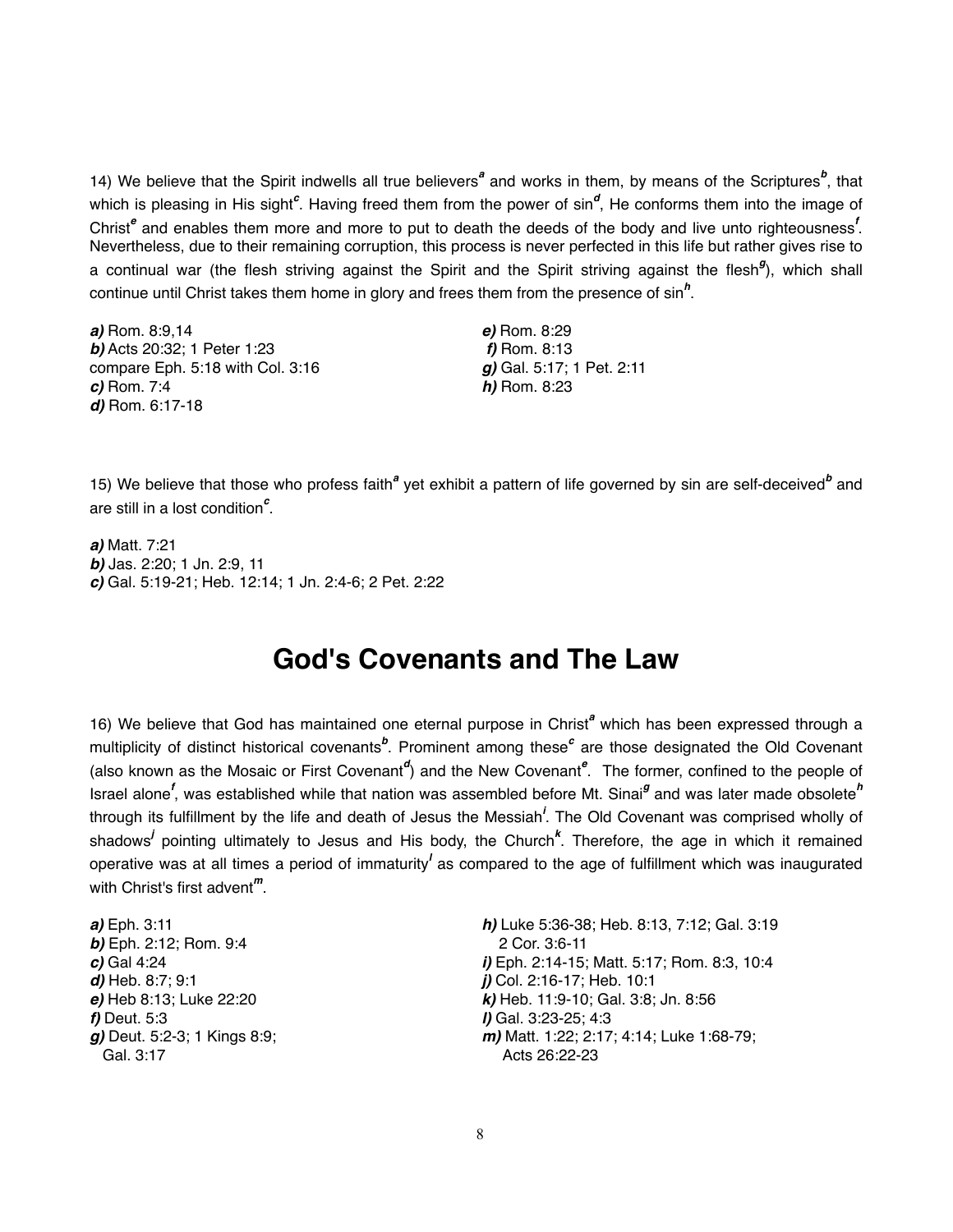17) We believe that the Old Covenant, containing a single, unified law code<sup>a</sup>, was a legal, conditional covenant<sup>b</sup> requiring perfect and complete obedience of all those under it<sup>c</sup>. On the one hand, it promised life to all who obeyed it<sup>d</sup>, and, on the other hand, it pronounced a curse upon all its transgressors<sup>e</sup>. Therefore, it inescapably brought death to all who sought to be justified by it<sup>f</sup> -- not because of a deficiency in the law (which in itself is "holy, just, and good"<sup>g</sup>), but because of the sinful inability of those under its charge<sup>h</sup>. For this reason, it is variously described as a "killing letter,"<sup>*i*</sup> a "ministry of death,"<sup>*i*</sup> and a "ministry of condemnation"<sup>k</sup>-- its distinct purpose being to illumine sin<sup>l</sup> so as to make manifest the Israelites' and, by implication, all men's need for a redeemer*<sup>m</sup>*.

| a) Gal. 5:3                               | $g$ ) Rom. 7:12             |
|-------------------------------------------|-----------------------------|
| <b>b)</b> Ex. 19:5, "if $\ldots$ then"    | h) Rom. 8:3; Heb. 8:8       |
| c) Deut. 5:32-33; Gal. 3:12; Jas. 2:10-11 | $i)$ 2 Cor. 3:6             |
| d) Lev. 18:5; Luke 10:28; Rom. 7:10, 10:5 | $i)$ 2 Cor. 3:7             |
| e) Deut. 11:26-28; 30:15-20; Gal. 3:10    | $k$ ) 2 Cor. 3:9; Rom. 4:15 |
| f) Rom. 3:20; 7:5, 10; Gal. 2:16; 3:11;   | $I)$ Rom. 7:13              |
| 1 Cor. 15:56                              | m) Rom. 3:19-20; 5:19-21    |

18) We believe that, in contrast to the Old Covenant<sup>a</sup>, the New Covenant (by virtue of Christ's perfect obedience to the law<sup>b</sup>, as well as His bearing of its curse<sup>c</sup>) promises only blessing to all those who belong to it<sup>d</sup>. This second covenant, the "everlasting covenant"<sup>e</sup> enacted upon better promises<sup>f</sup>, has thus brought to realization all that was anticipated in the covenants made with Abraham<sup>g</sup>, Moses<sup>h</sup>, and David<sup>*i*</sup>.

| a) Heb. 8:9                                  | e) Heb. 13:20                |
|----------------------------------------------|------------------------------|
| <b>b)</b> Rom. 5:19 (compare also Ex. 19:5-6 | f) Heb. 8:6                  |
| with 1 Peter $2:9$ )                         | <b>g)</b> Gal. 3:29          |
| $c)$ Gal. 3:13                               | $h$ ) Ex. 19:5-6; 1 Pet. 2:9 |
| d) Heb. 7:22; Eph. 1:3; Gal. 3:9             | <i>i</i> ) Acts 2:29-31      |

19) We believe that, under the New Covenant, God's people, having entered the age of fulfillment<sup>a</sup>, now stand as mature sons<sup>b</sup>. Having been set free<sup>c</sup> from the tutelage and bondage of the law code<sup>d</sup> written upon tablets of stone*<sup>e</sup>* , they have subsequently been placed under the Spirit's management*<sup>f</sup>* -- having the new and greater Lawgiver's<sup>g</sup> own law<sup>h</sup> now written upon their hearts<sup>*i*</sup>.

| a) 1 Cor. 10:11                   | f) Rom. 7:6, 8:14                            |
|-----------------------------------|----------------------------------------------|
| <b><i>b</i></b> ) Gal. 4:4-7      | $q$ ) Heb. 3:3                               |
| c) Acts 13:39; Gal. 5:1; Rom. 8:2 | <i>h</i> ) Isa. 42:4; Heb. 7:12              |
| d) Rom. 6:14; 7:6; Gal. 3:25      | <i>i</i> ) Jer. 31:33; Heb. 8:10; 2 Cor. 3:3 |
| e) Deut. 4:13                     |                                              |

20) We believe that, as a result, though many of the individual commandments given in the decalogue and the eternal principles upon which the Mosaic Covenant was founded still apply to those under the New Covenant<sup>a</sup>, God's people are now totally free from the Old Covenant as a covenant<sup>b</sup>. The usefulness of the Mosaic commands is not therefore to be denied, only that these are now understood to come to us through Christ<sup>c</sup>, the mediator of the New Covenant*<sup>d</sup>* . In particular, with the obsolescence of the Old Covenant, the fourth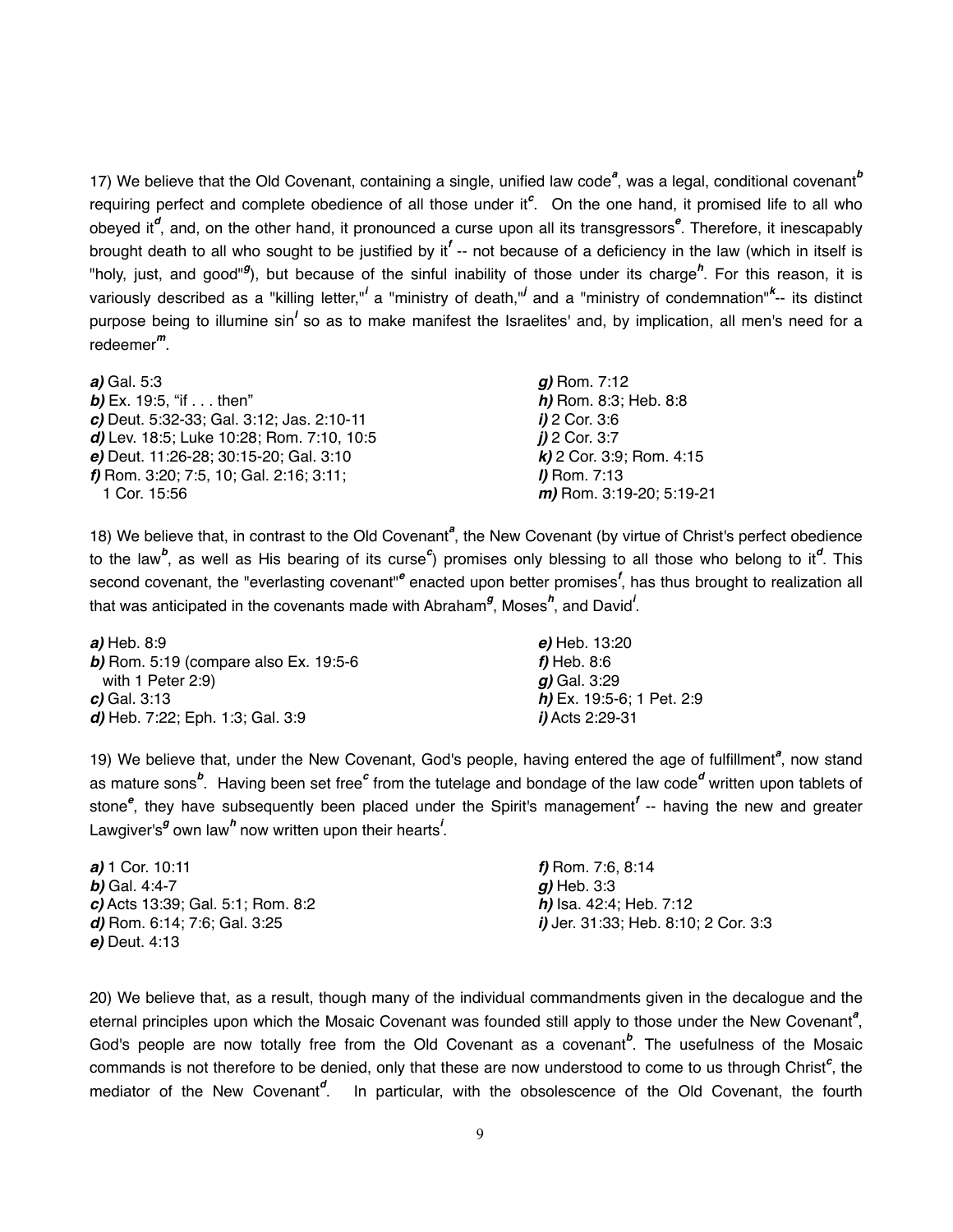commandment, the seventh day Sabbath observance, is no longer obligatory*<sup>e</sup>* ---its relevance now pointing to that rest enjoyed by all those in Christ*<sup>f</sup>* .

*a*) Jas. 2:11; Eph. 6:1-2; 2 Cor. 6:17 *d*) Heb. 8:6; 12:24 *b)* Gal. 4:30; Rom. 10:4 " " " " *e)* Col. 2:16-17; Gal. 4:9-11 *c)* Matt. 5:21ff., 17:5; Acts 3:22; " " " " *f)* Matt. 11:28-12:8; Heb. 4:3 1 Cor. 9:21

## **Israel**

21) We believe that God terminated the Mosaic Economy (i.e., the national, sacrificial and legal institutions associated with the Old Covenant) at the cross, and thus, He destroyed Jerusalem in A.D. 70<sup>ª</sup> in fulfillment of His oracles of judgment against apostate Israel<sup>b</sup>. As a nation redeemed from bondage in Egypt by the hand of God, Israel of old served to foreshadow the new people of God<sup>c</sup> redeemed from sin's bondage by the blood of Christ, the Lamb of God<sup>d</sup>. Any theological significance which the nation of Israel once had has now ended<sup>e</sup> and in its place stands the church<sup>f</sup>, the pure and spotless bride<sup>g</sup>, the fruitful nation<sup>h</sup>,the "heavenly Jerusalem," the "city of God,"<sup>*i*</sup> the "one new man"<sup>*i*</sup> comprised of both Jew and Gentile<sup>k</sup>, which alone shall receive all the blessings promised throughout the Old Testament by virtue of its relation to Jesus Christ, the seed of Abraham*<sup>l</sup>* , in whom all the promises of God are yes and amen*<sup>m</sup>*.

*a)* Matt. 23:32-24:2; Mark 13:1-2; Luke 19:41-44, " " *h)* Matt. 21:43 21:5-6,20-24; Dan. 9:26-27; Heb. 8:13 - 9:10 " " *i)* Heb. 12:22; Gal.4:25-26 *b)* Luke 21:22 " " " " *j)* Eph. 2:15 *c)* Gal 6:15-16 " " " " *k)* Rom. 4:9-12; 15:7-12; **d)** 1 Cor. 10:1-11; 1 Pet. 2:9-10 **ISA. 49:6** ISA. 49:6 *e*) Matt. 21:43; Rom. 10:12; Gal. 6:15 **// Gal. 3:16** *f)* Acts 15:13-18; Phil. 3:3 "" " " *m)* 2 Cor. 1:20; Rom 15:8 *g)* Eph. 5:23-27

22) We believe that those Jews who, in the providence of God, believe in Jesus as the Messiah both now and in the future shall be engrafted into the Church rather than established as a separate people of God<sup>a</sup>.

*a)* Rom. 11:23-24; Jn. 10:16; Eph. 2:14-22

## **The Church**

23) We believe that the church is the fulfillment of that which the historical people of Israel served to foreshadow<sup>a</sup>. God chose a people from out of the world to Himself<sup>b</sup> and to this chosen people He bound Himself by making the covenants and the promises<sup>c</sup>. The church - the "called out ones" - consists only of those who have been justified by faith<sup>a.</sup> It alone is rightfully designated the body of Christ<sup>e</sup>, a chosen race, a kingdom of priests, a holy nation, and a people for God's own possession*<sup>f</sup>* . It shall flourish*<sup>g</sup>* despite persecution and strife unto the end of the age*<sup>h</sup>* .

*a)* Acts 2; 1 Cor. 10:11; Heb. 11:39-40; Col. 2:17; Heb. 3 *b)* Rom. 4:9-12; Rev. 5:9, 7:9-10 *c)* Rom. 1:2-6; Heb. 6:13-20 *d)* Rom. 4:13,24; 5:1; Gal. 3:7,9; Jer. 31:34; Joel 3:17; Zech. 14:21 *e)* Eph. 1:22-23; Col. 1:18, 24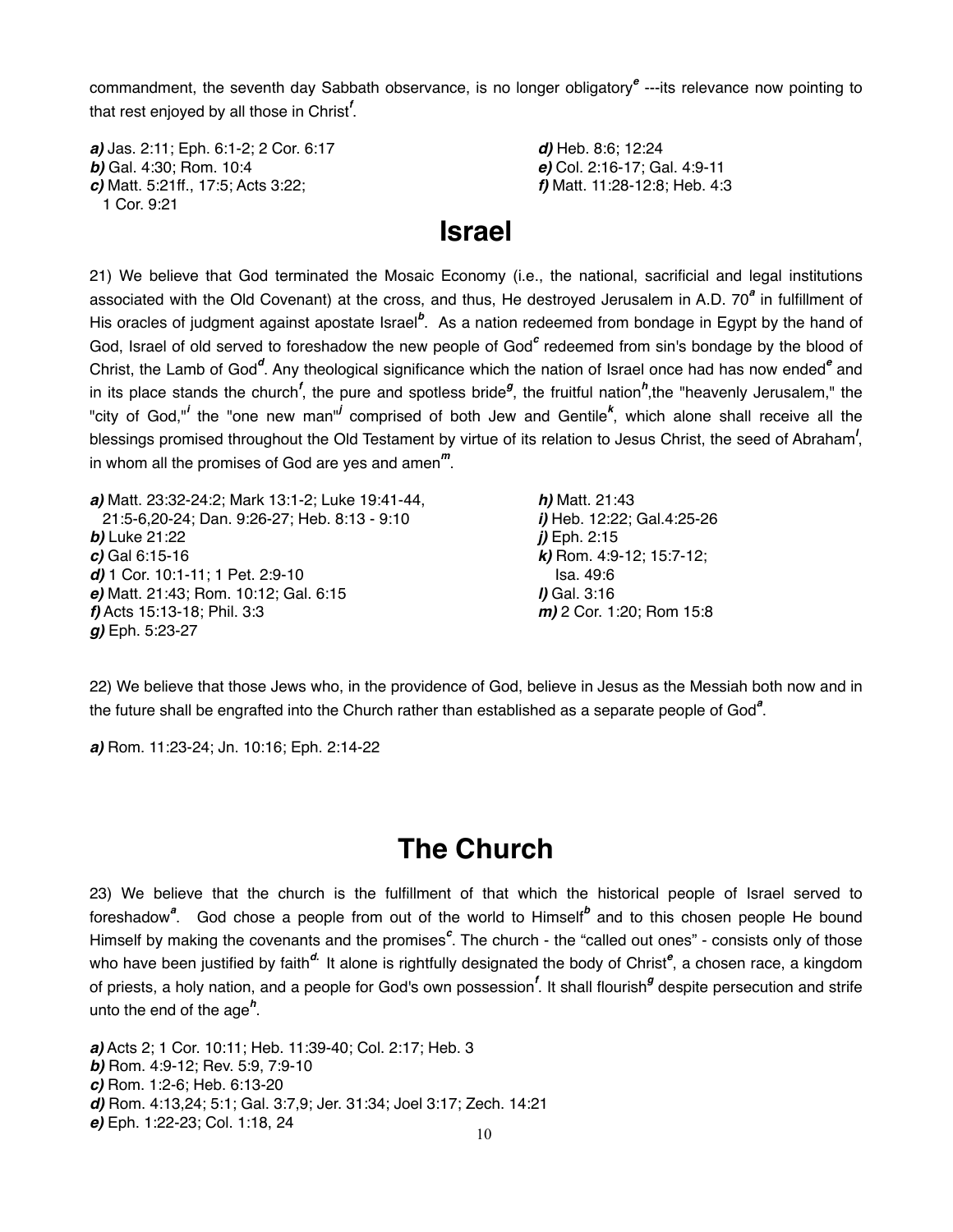*f)* Titus 2:14; 1 Pet. 2:9 *g)* Eph. 1:11-12; Matt. 13:31-33; 2 Tim. 2:10-13; Isa. 11:9 *h)* Matt. 16:18; Heb. 12:28; Dan. 2:44

24) We believe that the church is ultimately under the authority of Christ alone<sup>a</sup>. Its purpose is to glorify God<sup>b</sup> and enjoy Him forever through the pure preaching of the Word*<sup>c</sup>* , the proper administration of the gospel ordinances<sup>d</sup>, and the diligent exercise of church discipline<sup>e</sup>. It has been commissioned by Christ to proclaim the Gospel to all men<sup>f</sup>, being assured that God will not cast out any<sup>g</sup> who come to Him in true faith and repentance<sup>h</sup>. A local church is a visible manifestation of the body of Christ in a given geographical location. Thus a local church is to be composed only of those who have professed faith in Christ*<sup>i</sup>* and who live lives in accordance with that profession<sup>*i*</sup>. It is to be overseen by a plurality of male elders<sup>k</sup> who shepherd the flock as equals<sup>*!*</sup>. It is consistent with the communion of the saints*<sup>m</sup>*, to recognize and fellowship with all members of Christ's body*<sup>n</sup>* .

**a)** Eph. 1:22; 2:20 *h)* **Rom. 10:13 b)** Eph. 3:21 *i)* 1 Cor. 1:2; Col. 1:2 *e*) 1 Cor. 5:7; Titus 3:10 1 Tim. 2:12 *f)* Matt. 28:19-20 " " " " " *l)* Acts 20:17, 28 *g*) John 6:37 *m*) 1 Cor. 10:17

*c)* 1 Tim. 4:6, 13 " "  $j$ ) 1 Cor. 5:11; 2 Cor. 6:14f.; 2 Thess. 3:6 *d)* Acts 2:42 " " " " " *k)* Acts 20:17; Titus 1:5; 1 Pet. 5:1; n) Gal. 6:10; 1 Thess. 4:9; 1 Jn. 3:14-18

25) We believe that true worship is to be given to God (the Father, Son, and Holy Spirit) and to Him alone<sup>a</sup>. Since the fall of man into sin, worship cannot be offered to God without the mediation of Jesus Christ, our great High Priest<sup>b</sup>. Whereas in the old covenant era there was a place of worship (i.e. the tabernacle and later the temple), true worship in the New Covenant era is not confined to any particular location or building. Believers are now the temple of the Holy Spirit and they are to worship God in spirit and in truth all the time<sup>c</sup>.

*a)* Matt. 4:10, 22:37 *b)* Heb. 8:1-6, 9:8-14, 23-28, 10:1-25; 1 Tim. 1:5 *c)* John 4:20-24; 1 Cor. 3:16-17, 6:19-20; Eph. 2:19-22; 1 Peter 2:5,9

26) We believe that baptism and the Lord's Supper are gospel ordinances properly belonging to believers alone<sup>a</sup>. They are external signs of internal, spiritual, and historical realities. Baptism signifies the recipient's identification with Christ and cleansing from sin<sup>b</sup> but it neither guarantees nor accomplishes such cleansing<sup>c</sup>. The Lord's supper is a memorial<sup>d</sup> wherein the death of Christ for His people, instituting the New Covenant, is proclaimed visually as a comfort to the saints until His return in glory*<sup>e</sup>* .

*a)* Acts 2:38-39, 8:12, 18:8. *b)* Acts 22:16. *c)* 1 Cor. 1:17; Acts 8:9-24; 1 Cor. 10:1-5. *d)* Luke 22:19; cf. 1 Cor. 11:24-25. *e)* 1 Cor. 11:26.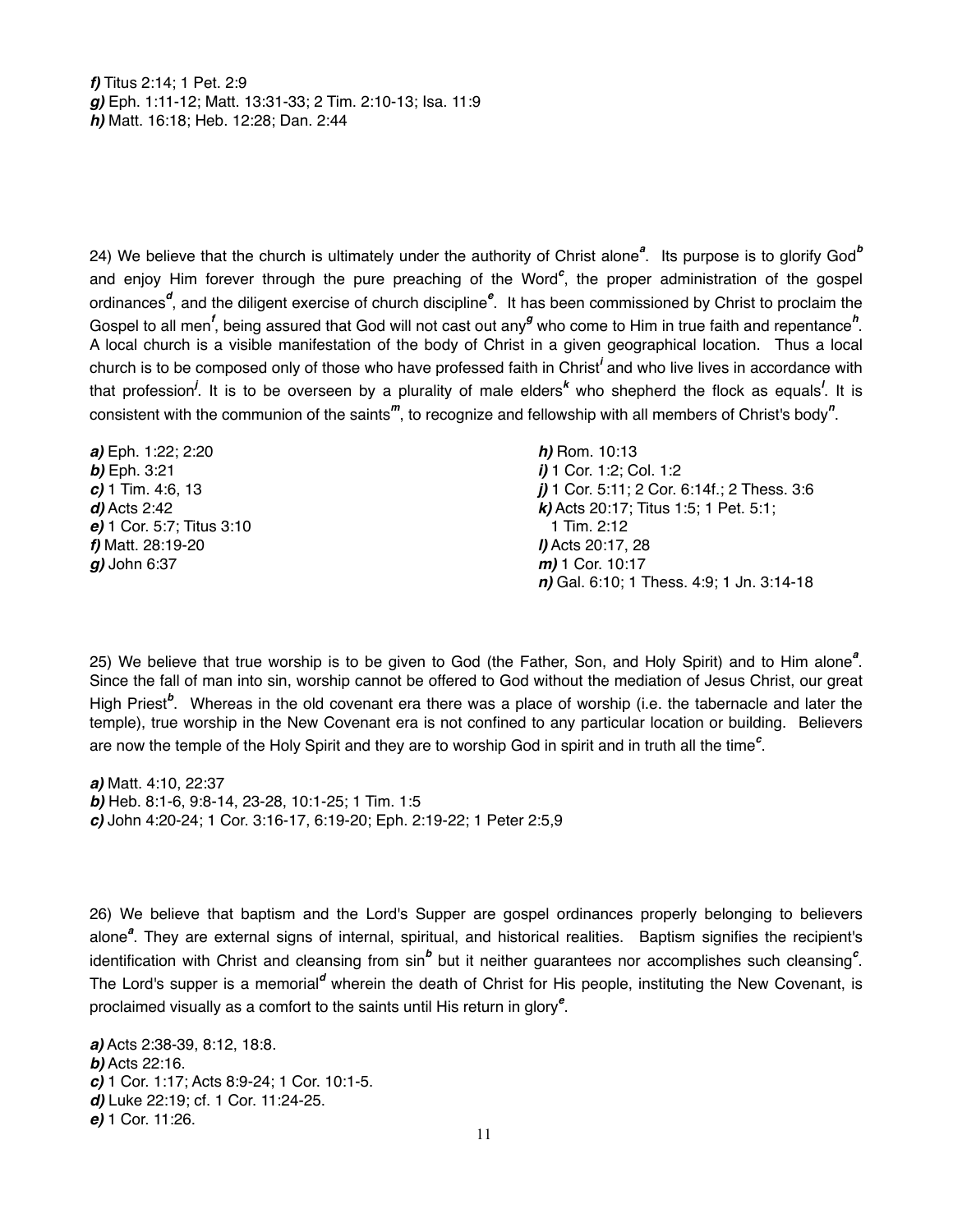## **Christ's Return**

27) We believe that the Lord Jesus Christ shall come again<sup>a</sup> at the end of this age<sup>b</sup> in great power and glory<sup>c</sup> in order to consummate His Kingdom<sup>d</sup> and execute judgment on all men<sup>e</sup>. The righteous will be raised up to immortality<sup>f</sup> in the likeness of Christ's resurrection body<sup>g</sup> and will be gathered to dwell forever in His presence, enjoying everlasting communion with their God, to the glory of His grace<sup>h</sup>. The unrighteous will be raised to suffer God's wrath in hell<sup>*i*</sup>, separated from the Lord Jesus Christ and the beauty of His presence<sup>*i*</sup>, to the glory of His justice<sup>k</sup>. This truth, though derided by men<sup>*l*</sup>, forms the basis of our hope and consolation<sup>m</sup>, knowing that Christ will cast all His enemies and ours into everlasting condemnation*<sup>n</sup>* , but shall take us, together with all His elect, to Himself into heavenly joy and glory<sup>o</sup>. Amen.

*a)* Jn. 14:3; Acts 1:9-11; Heb. 9:28 *b)* 1 Cor. 15:23-24 *c)* Matt. 24:29-31; 2 Thess. 1:7-10 *d)* 1 Cor. 15:24 *e)* Matt. 25:31-33; Jn. 5:22; Acts 10:42, 17:31; 2 Tim. 4:1; 1 Pet. 4:5 *f)* Matt. 25:46; Jn. 6:40,44; 1 Cor. 15:49-54 *g)* 1 Cor. 15:49, 52; Phil. 3:21; 1 Jn. 3:2 *h)* Matt. 24:31; 2 Thess. 2:1; Ps. 23:6; 41:12; Rev. 21:3; 22:5 *i)* Matt. 25:41; Mark 9:48; Jude 7 *j)* 2 Thess. 1:9 *k)* Rom. 9:22 *l)* 2 Pet. 3:3-4; cf. Jude 17-21 *m)* 1 Thess. 4:18; 1 Pet. 1:13 *n)* Matt. 25:46 *o)* Matt. 25:34; 2 Tim. 4:8, 18; Rev. 21:1-22:5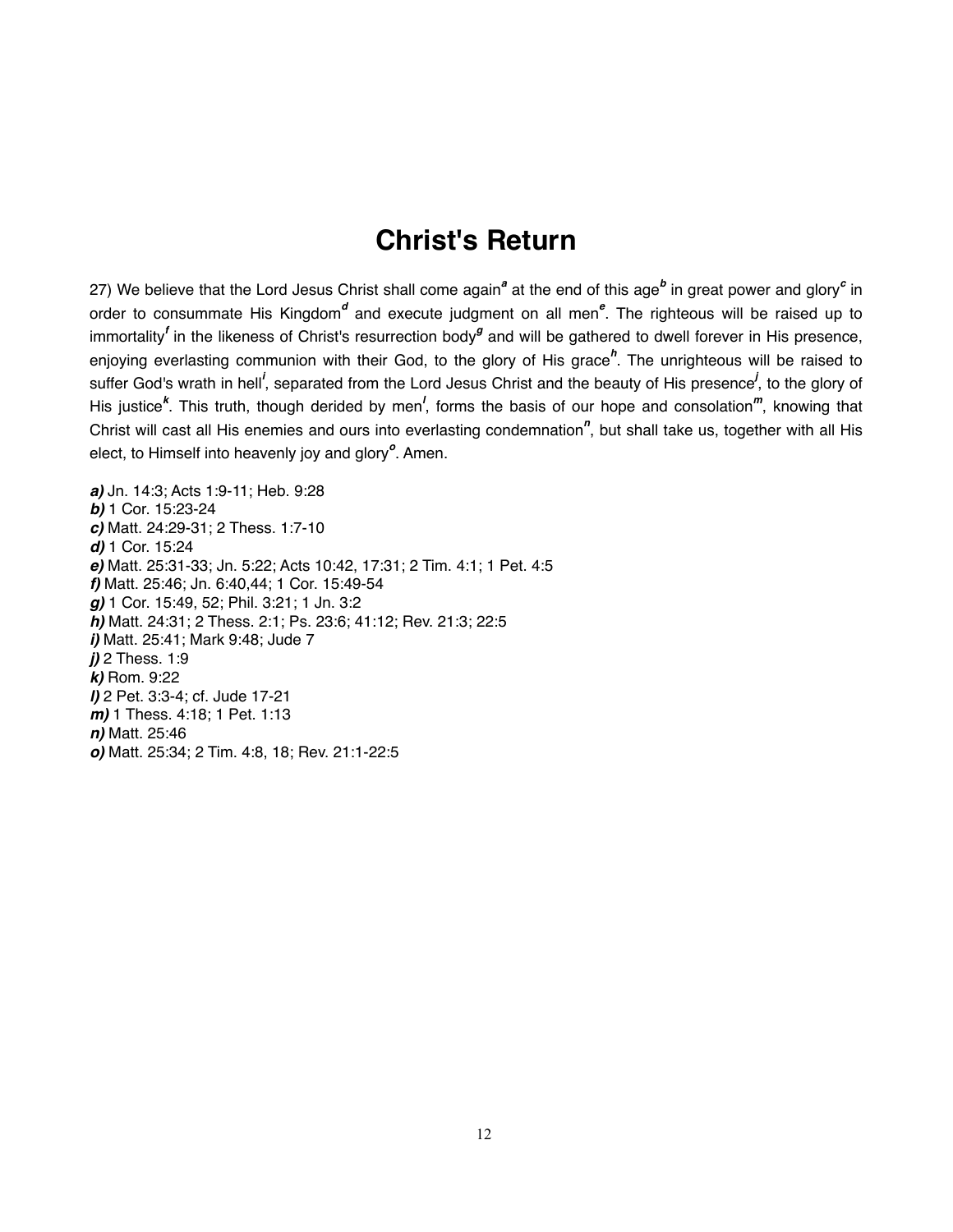### **ARTICLE V - CHURCH GOVERNMENT**

Jesus Christ has been exalted as Lord over all (Acts 2:36; Phil 2:9-11). All authority in heaven and on earth has been given to Him (Matt. 28:18). The Lord Jesus Christ is the sole Head of the Christian church (Col. 1:18; Eph. 1:20-23). Thus, Grace Fellowship of Saskatoon is under the Headship of Jesus Christ.

The Lord Jesus Christ reveals His will through His Word - the Bible (John 16:12-16; II Tim. 3:16). Thus the Scriptures are the final authority in all church matters (John 10:35; 17:17).

The Lord Jesus Christ raises up elders to serve and shepherd the flock as overseers (Jer. 3:15; Acts 20:28; Titus 1:5; 1 Peter 5:1-2). The church shall be guided in all matters of faith and practice by the elders, who function as Christ's stewards, serving as overseers for the glory of their Lord and King (Titus 1:7; 1 Cor. 4:1). The Lord Jesus Christ holds the elders accountable for the doctrine and life of the church (Acts 20:17,28-32; 1 Peter 5:1-4; Titus 1:9; 1 Tim. 3:4-5, 5:17; 2 Tim. 2:2,24-26; 4:2; Heb. 13:17).

### **ARTICLE VI - MEMBERSHIP**

1. One is recognized as a member of Grace Fellowship when he has fulfilled the following requirements:

- a. He attends Grace Fellowship.
- b. He makes and gives evidence of a genuine profession of faith in the Lord Jesus Christ (Acts 2:38-42; Matt. 28:19-20; Matt. 11:32-39; Luke 14:33; 1 Jn. 1:6; 2:4; 5:1-3).
- c. He desires and views Grace Fellowship as his church home.

### **ARTICLE VII - CHURCH DISCIPLINE**

Grace Fellowship recognizes the need to exercise Biblical discipline to bring fellow believers caught in sin to repentance and restoration; and to protect the purity of the church. This discipline is to be administered according to the guidelines of the Word of God. (Matt. 18:15-17; 1 Cor. 5:1-13; Gal. 6:1; 2 Thess. 3:6-15; Titus 3:9-11)

### **ARTICLE VIII - OBSERVANCE OF ORDINANCES**

#### **Preamble -**

When even after the sign, Gideon had doubt, God did not strike him dead for lack of faith. No, our merciful God God's Word ever shows the faithfulness of God and the doubt of His people. Since the just shall live by faith, we must fight against unbelief and doubt. Since God knows our weakness and that we are but dust, He graciously condescends to give His people signs to prop up their faith, even as Joshua and Hur held up Moses' arms when his strength began to waver. Gideon, though mentioned in the great chapter of faith in Hebrews, needed his faith strengthened to walk in it and give His God glory. Thus, God gave him the sign of the fleece.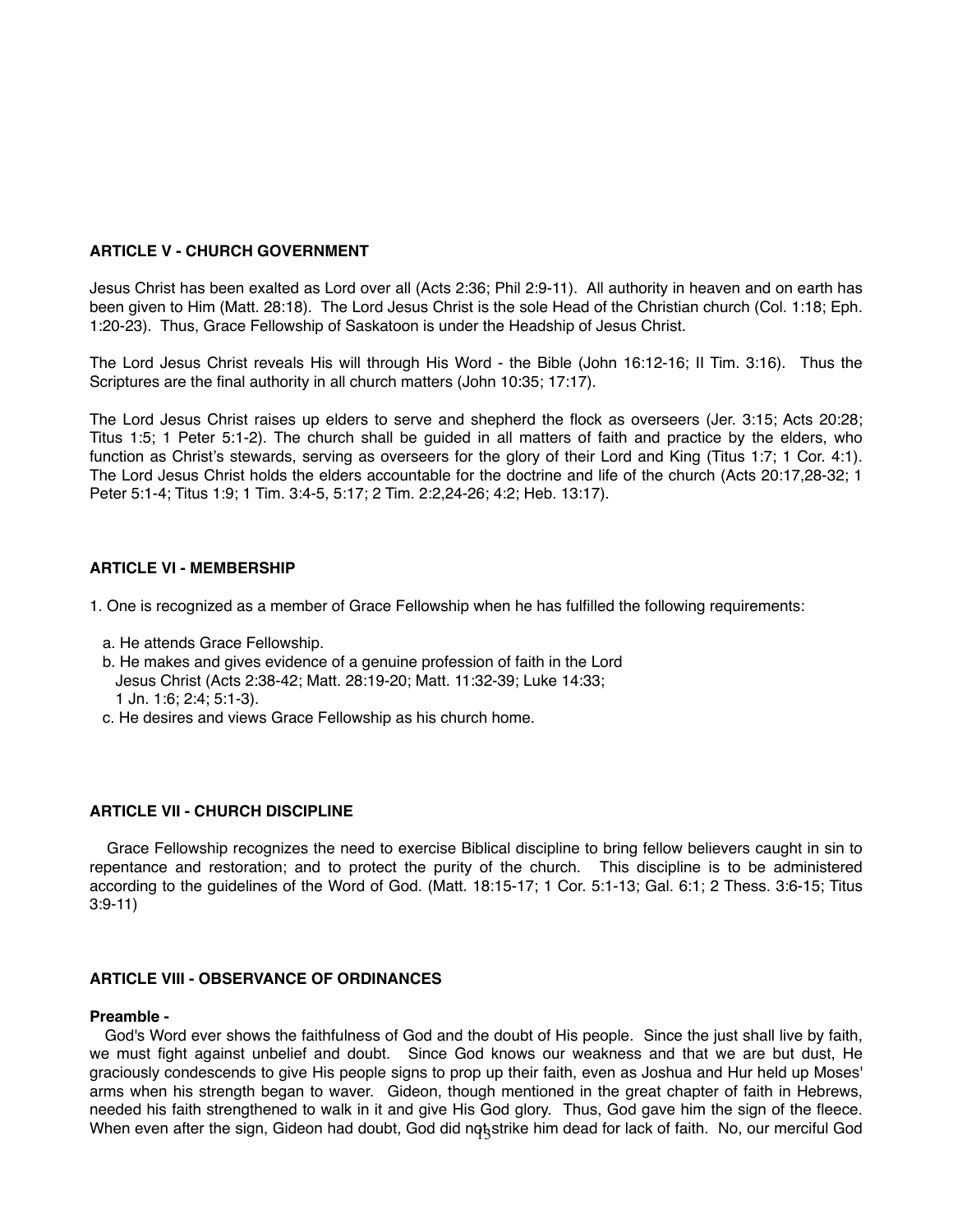of grace, condescended and gave him a second sign with the fleece, and so Gideon's faith was incredibly strengthened and he was able to step out in full assurance of faith, confident in things not seen. And thus his obedient and bold faith is pointed to in Heb. 11.

 In all of God's covenants, He gave His people signs that they might keep on keeping on in faith. In the Old Covenant, the sign was the sabbath. This was to be a continual reminder to the people of God and was given to bolster their faith. Their focus on that day was to go to God and His promises.

 In the New Covenant, as well, God has left His people with two physical signs with which to strengthen our often lagging faith - baptism and the Lord's fellowship table. There is no saving power in these ordinances. They are for those who already are saved through faith in Jesus Christ.

### **Section I - Baptism**

The ordinance of baptism is the outward profession of faith for the believer. Upon a clear profession of faith, believers in Jesus Christ are to be baptised into water by immersion in obedience to our Lord's command. In this baptism, we are reminded of the truth of our union with Jesus Christ. We are now part of His Kingdom. We have been delivered from this present evil age- its curse, its condemnation, its vanity, its corruption. We walk in newness of life. We stand complete in the merits of God's own Son!

Since baptism is the believer's formal profession of faith, and identification with Jesus. Since many of the baptisms recorded in scripture are private, it is not necessary for there to be a public service of baptism. It is perfectly proper for a believer to baptize someone once they have made a clear profession of faith in Jesus Christ.

#### **Section II - The Lord's Table**

There is another physical sign that our Lord has graciously given us to "strengthen the hands that hang down and the feeble knees." There is another occasion, in which the Lord graciously stirs us up to love and good works - great acts of faith. That sign is the bread and the cup received at the communion table.

The Lord's supper was instituted by our Lord Jesus Christ on the night He was betrayed. This ordinance of the New Covenant age is to be observed in the church until our Lord returns. The church is to come together and break bread and partake of that bread and cup, in remembrance of the Lord, on a regular basis. (Acts 20:7; Acts 2:42) The elements, the bread and the fruit of the vine, are a reminder of the sacrifice on the cross of Jesus Christ for His people. At the Lord's table, we are reminded that through the act of one perfect offering, Jesus Christ has atoned for ALL our sin. The bread is to be one loaf which represents to us the body of Christ - of which we are all members (1 Cor. 10:16-17). Christ has come in human flesh that we might be redeemed and made partakers of the kingdom of light. Christ has reconciled us to His Father, whereby we have peace with God through the blood of His cross in an everlasting covenant relationship. The cup represents this new covenant relationship purchased through the shed blood of our Lord.

We are to continue this remembrance until our Lord returns (1 Cor. 11:23-26). In that day we will feast with our Lord at His table in all the fullness of the Kingdom. Indeed, our gracious Lord has given us this occasion to prop up our faith until that day when our faith shall be made sight.

### **ARTICLE IX - ELDERS AND DEACONS**

#### **Section I** - **Elders**

1. God promised His people in the Old Testament Scriptures, that in the new covenant to come, He would give them "shepherds according to [His Own] heart, who [would] feed [them] with knowledge and understanding." (Jer. 3:15) These "shepherds" are recognized according to the qualifications God gives in 1 Tim. 3 and Titus 1, and are appointed as elders. The elders are to be appointed from within the local assembly, where their life and character can be known.